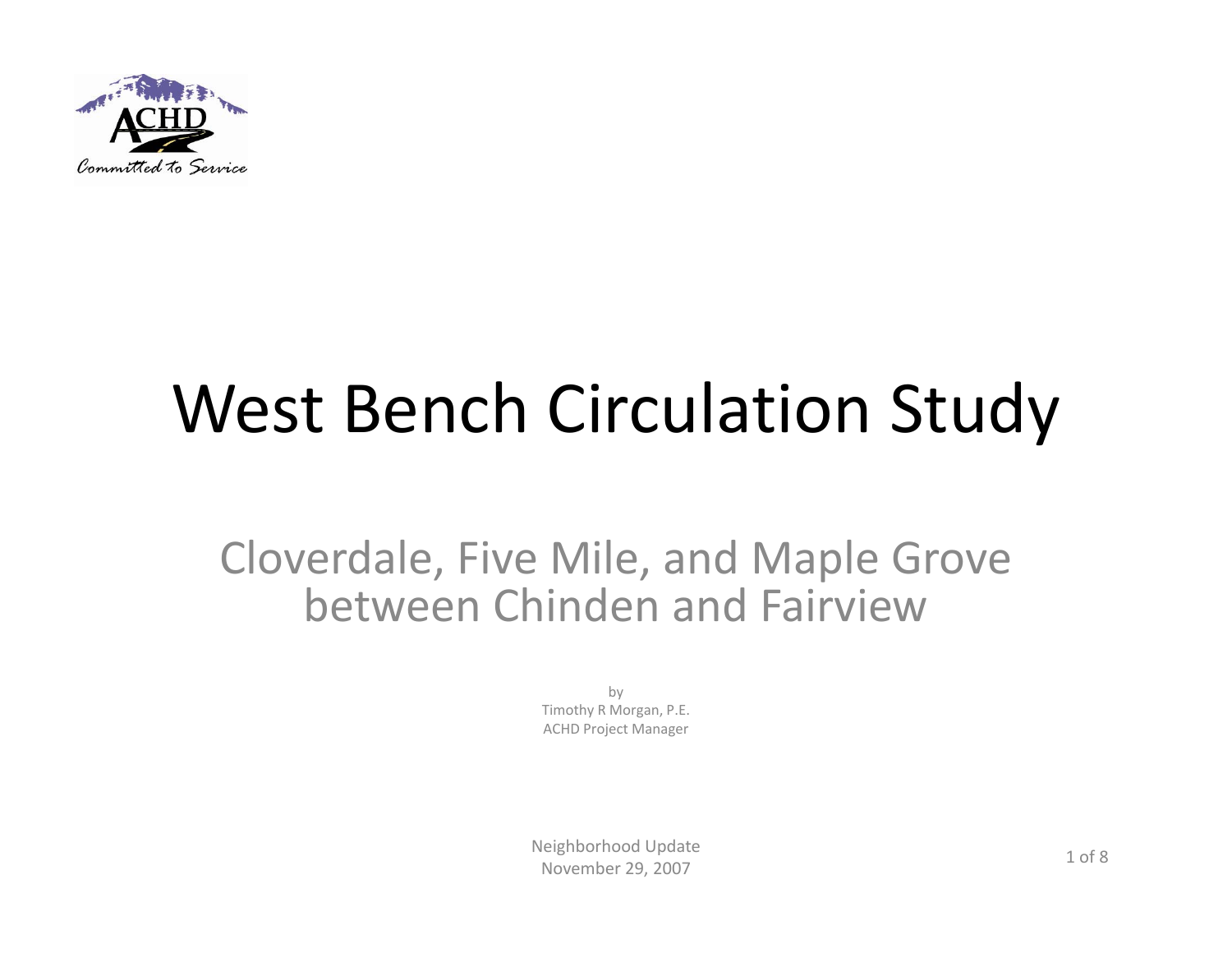

#### Overview

- Cloverdale Concept Design Update
- West Bench Circulation Study New Project
- Next Steps
- Summary
- Open for Questions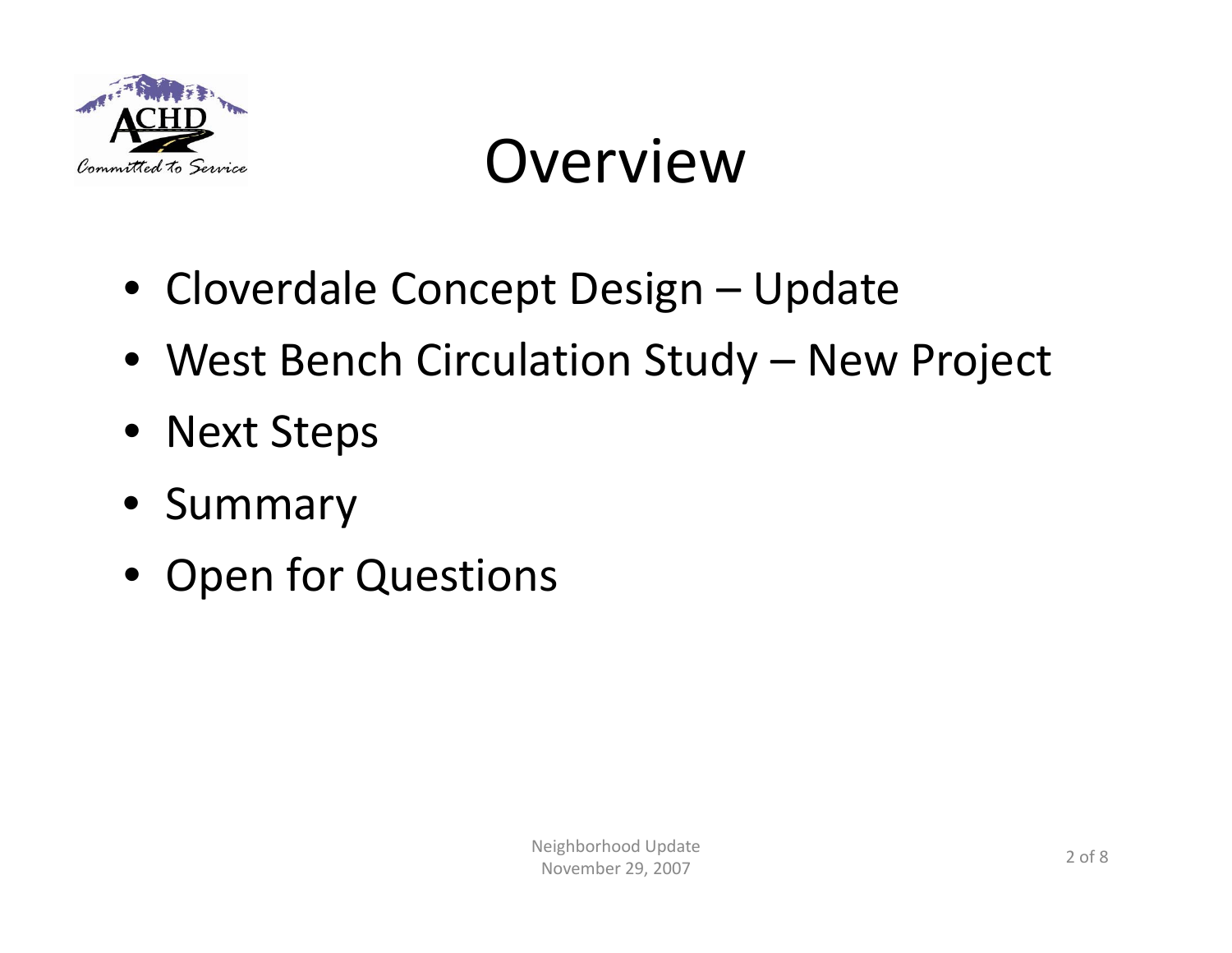

## Cloverdale Concept Design

- Cloverdale Corridor between Chinden and I‐84
- Original Project Schedule of 18 Months
	- (January 07 June 08)
- Project on Hold for the West Bench Circulation Study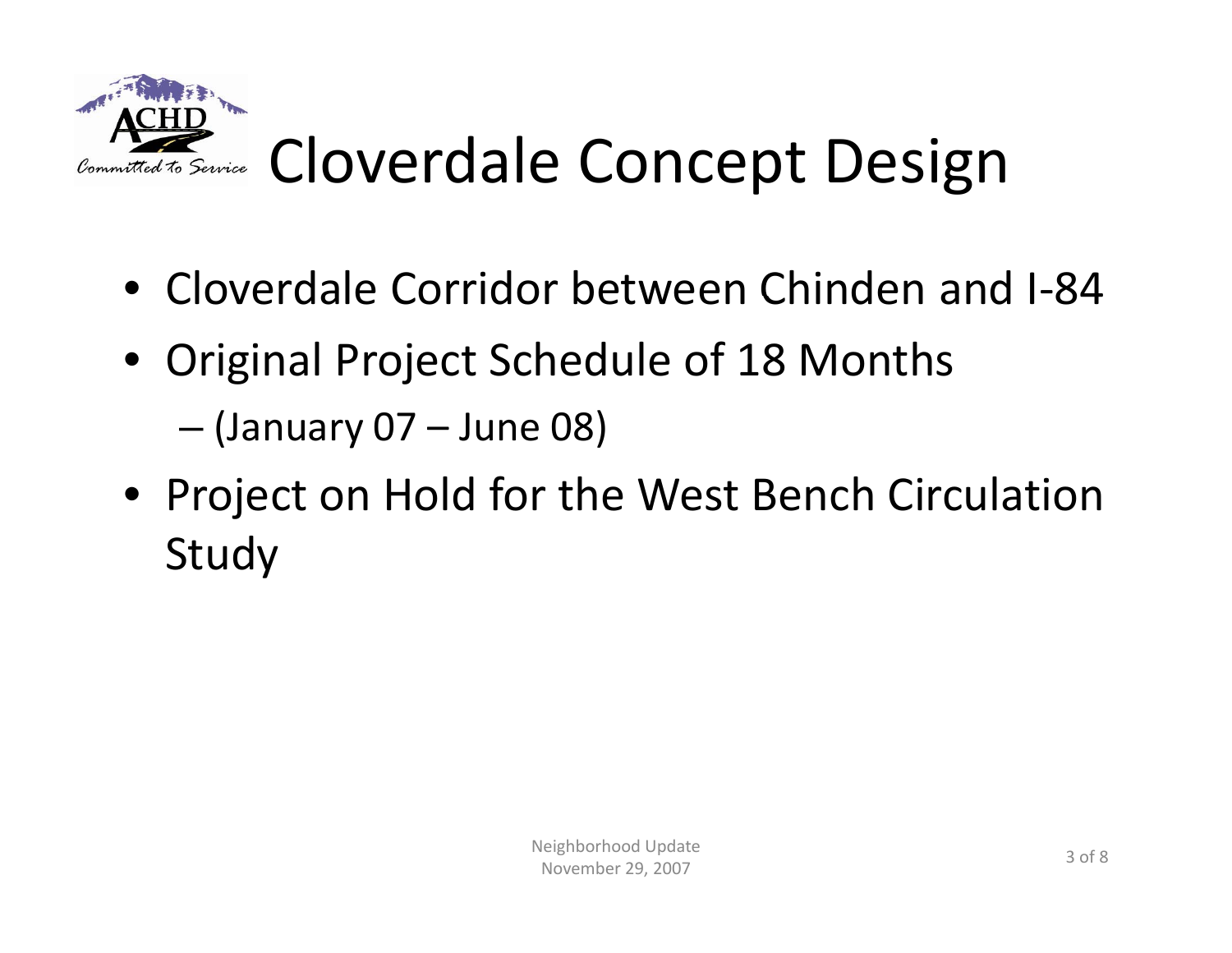

- Cloverdale, Five Mile, and Maple Grove
	- –Generally between Chinden and Fairview
- Evaluate Both 3‐lane and 5‐lane Alternatives
- This Study Stems from ACHD's Commitment to Consider Principals from
	- – $-$  Blueprint for Good Growth
	- – $-$  Transportation Land Use Integration Plan
- Impact on Other Projects
	- – Design of Cloverdale Rd/Ustick Rd and Cloverdale Rd, Franklin to Fairview will be Delayed Beyond FY09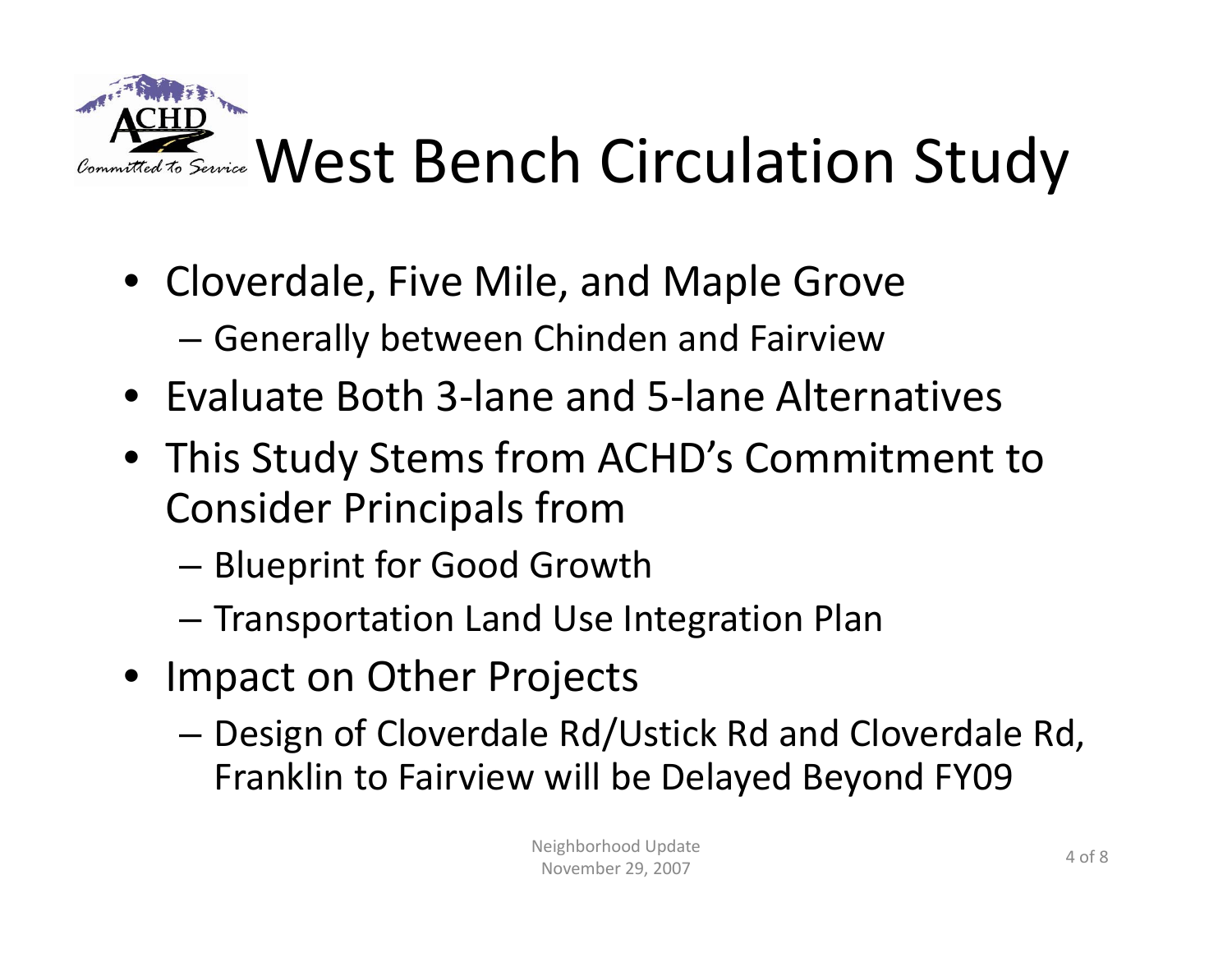

#### West Bench Circulation Study Alternatives

| <b>Alternative</b> | <b>Cloverdale</b><br>(DeMeyer to | <b>Five Mile</b><br>(S of Chinden to | <b>Maple Grove</b><br>(McMillan to |
|--------------------|----------------------------------|--------------------------------------|------------------------------------|
|                    | <b>N</b> of Fairview)            | <b>N</b> of Ustick)                  | <b>N</b> of Fairview)              |
| 1                  | $3$ – lanes                      | $3$ – lanes                          | $3$ – lanes                        |
| $\overline{2}$     | $5 -$ lanes                      | $3$ – lanes                          | $3$ – lanes                        |
| 3                  | $3$ – lanes                      | $5 -$ lanes                          | $3$ – lanes                        |
| $\overline{4}$     | $5 -$ lanes                      | $5 -$ lanes                          | $3$ – lanes                        |
| 5                  | $5 -$ lanes                      | $5 -$ lanes                          | $5 -$ lanes                        |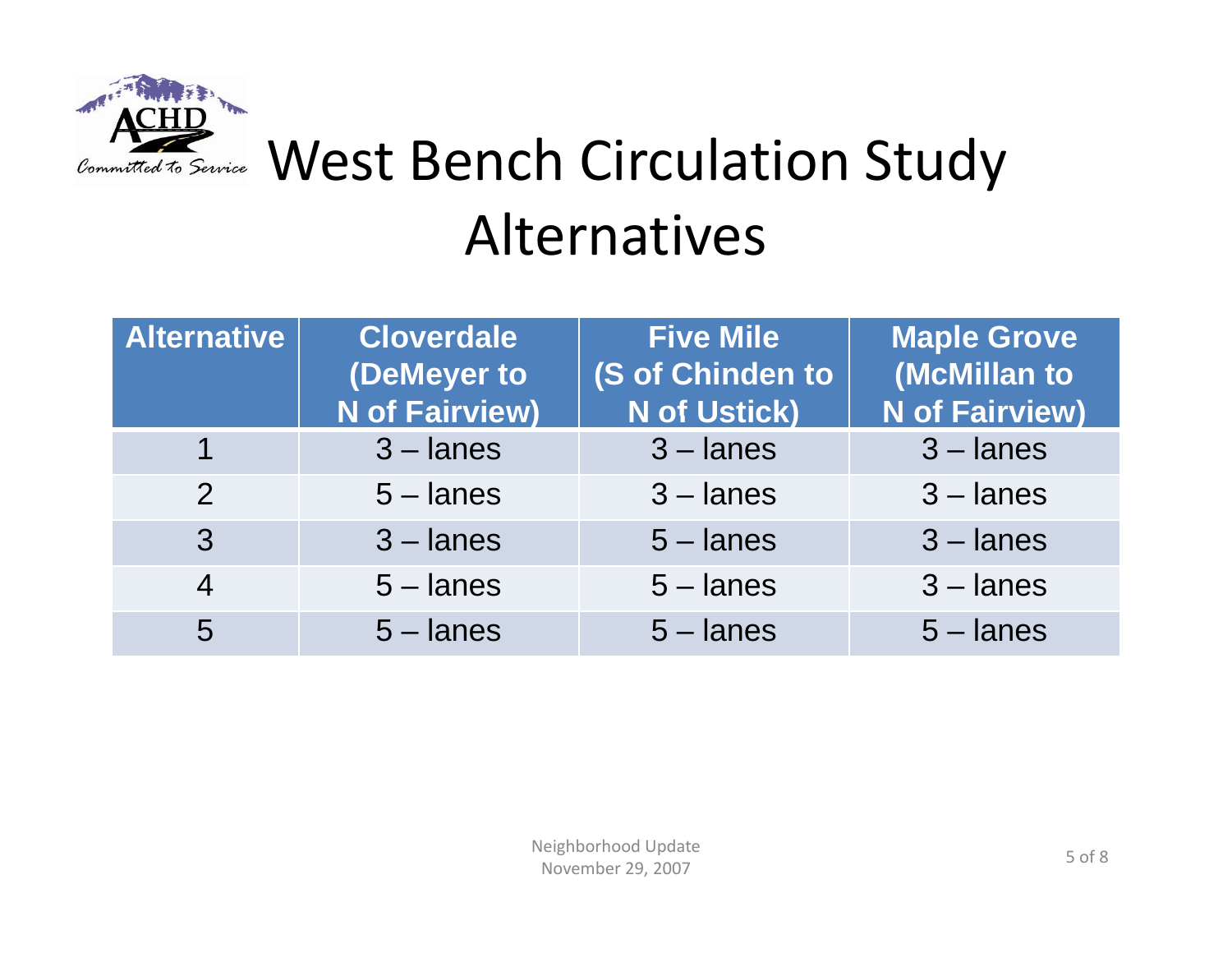

### Next Steps

- West Bench Circulation Study Schedule –(December 2007 – March 2008)
- Public Open House
	- –(March/April 2008)
- Work with Cities and Neighborhoods
- Cloverdale Concept Design
	- –Resume Work (June 2008 – May 2009)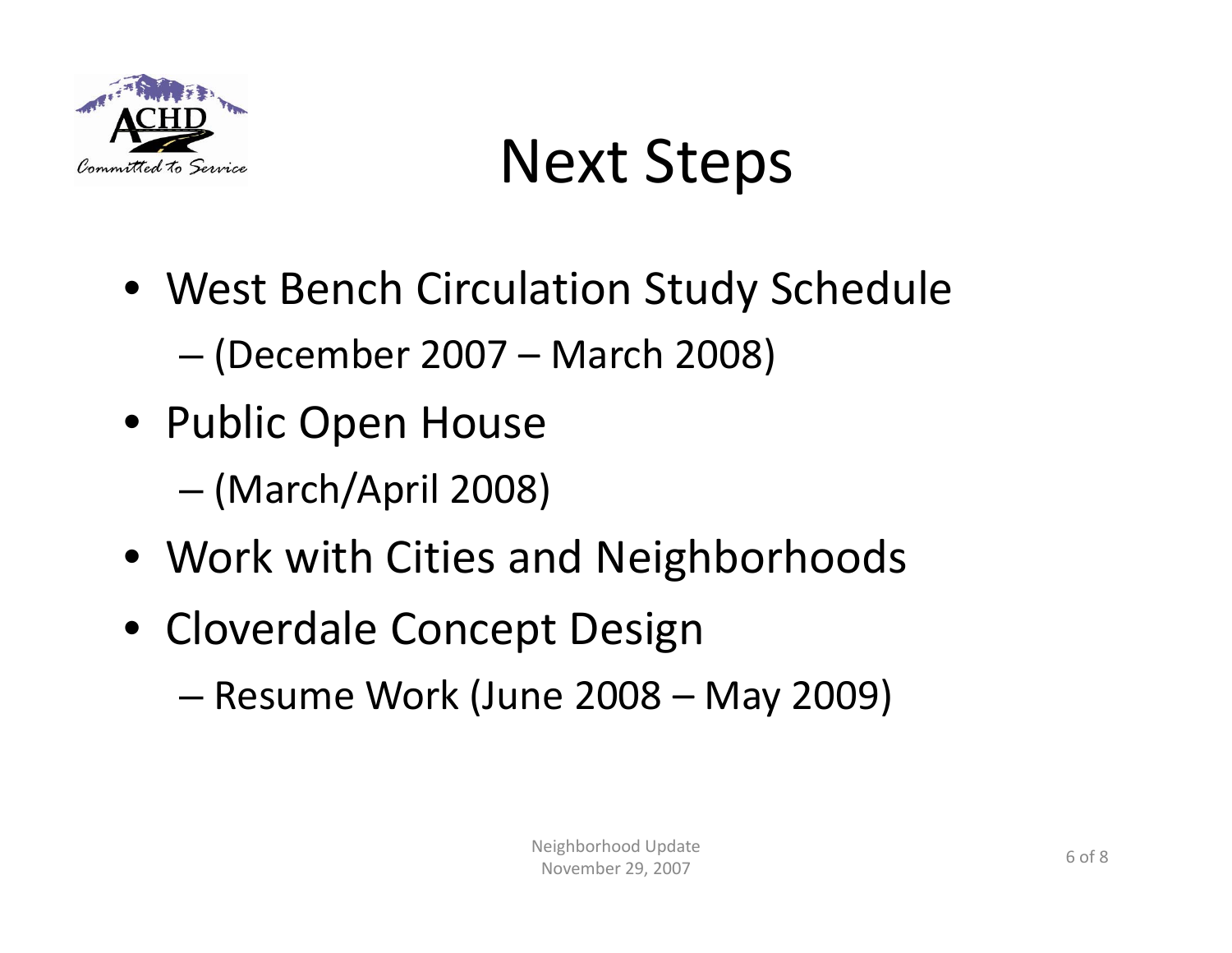

### Summary

- Cloverdale Concept Design Update
- West Bench Circulation Study New Project
- Next Steps
- ACHD is Committed to Partnering with the City and Neighborhoods to Determine the Sequence of Improvements and Mitigation Measures